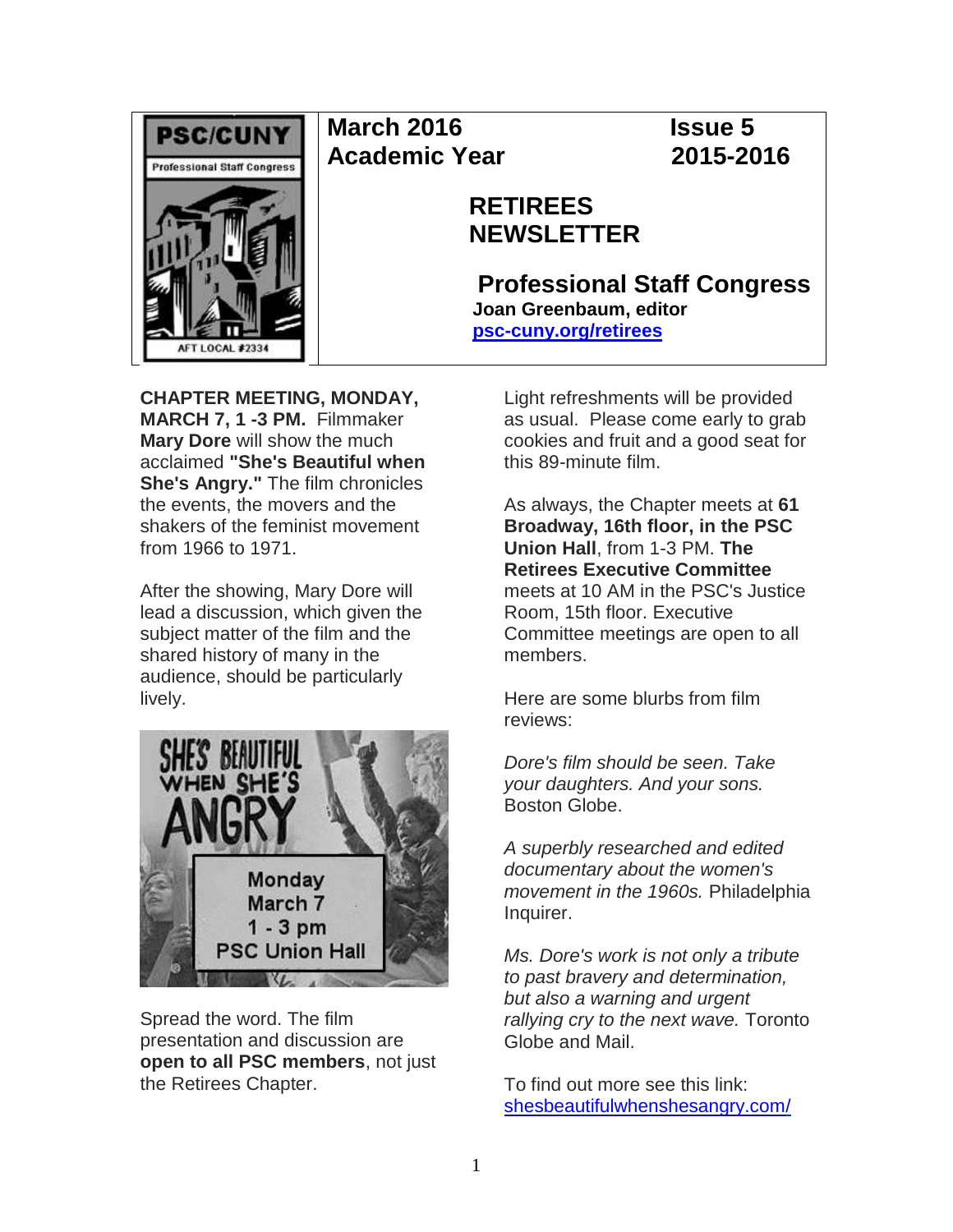# **THE MONTH THAT WAS**

# **FIREFIGHT--A STRUGGLE AGAINST TRADITION**

Summary of Retirees Chapter Meeting Feb 1



"Tradition." The opening number from *Fiddler on the Roof* or a wrongly used justification to thwart attempts to diversify the ranks of the firefighters of New York City?

At the February chapter meeting Ginger Adams Otis, author of *Firefight: The Century-Long Battle to Integrate NYC's Bravest,* and firefighters John Coombs and Paul Washington described how "tradition" played a role in composition of the Fire Department. As a newspaper reporter for the New York *Daily News*, Otis found that in a city that lists 25% of its population as African-American, the NYC Fire Department of 11,000 firefighters had only 300 black members. After covering a press conference called

by the Vulcan Society, a wellestablished group of African American firefighters, she delved deeper into the story and followed the federal lawsuit that determined there was intentional discrimination by the Bloomberg Administration and the Fire Department. She explored the standardized testing and the physical testing that served as barriers to hiring

Weaving historical events together with personal experiences of members of the Vulcan Society, Otis's book provides an insight into a struggle against city bureaucracy. Two of the men who fought the battle provided riveting testimony. Paul Washington, a leader of the decades-long Vulcan struggle, noted improvement since the lawsuit. "From 2013 'till now, they've hired as many black firefighters as they did in the previous 30 years," he said. Washington decried past practices such as the "terrible job" of recruitment in black neighborhoods, fraudulent use of 5 point test credits by whites living outside the city, and the standardized tests used to determine firefighting ability. There was "no correlation between the test and ability on the job," he said. "Every firefighter on the job knew that." After a complaint to EEOC, the Justice Department investigated and a lawsuit ensued resulting in a new test. The case was also fought in the media through newspapers and TV. Now, Washington cautions, "we've got to keep this fight going,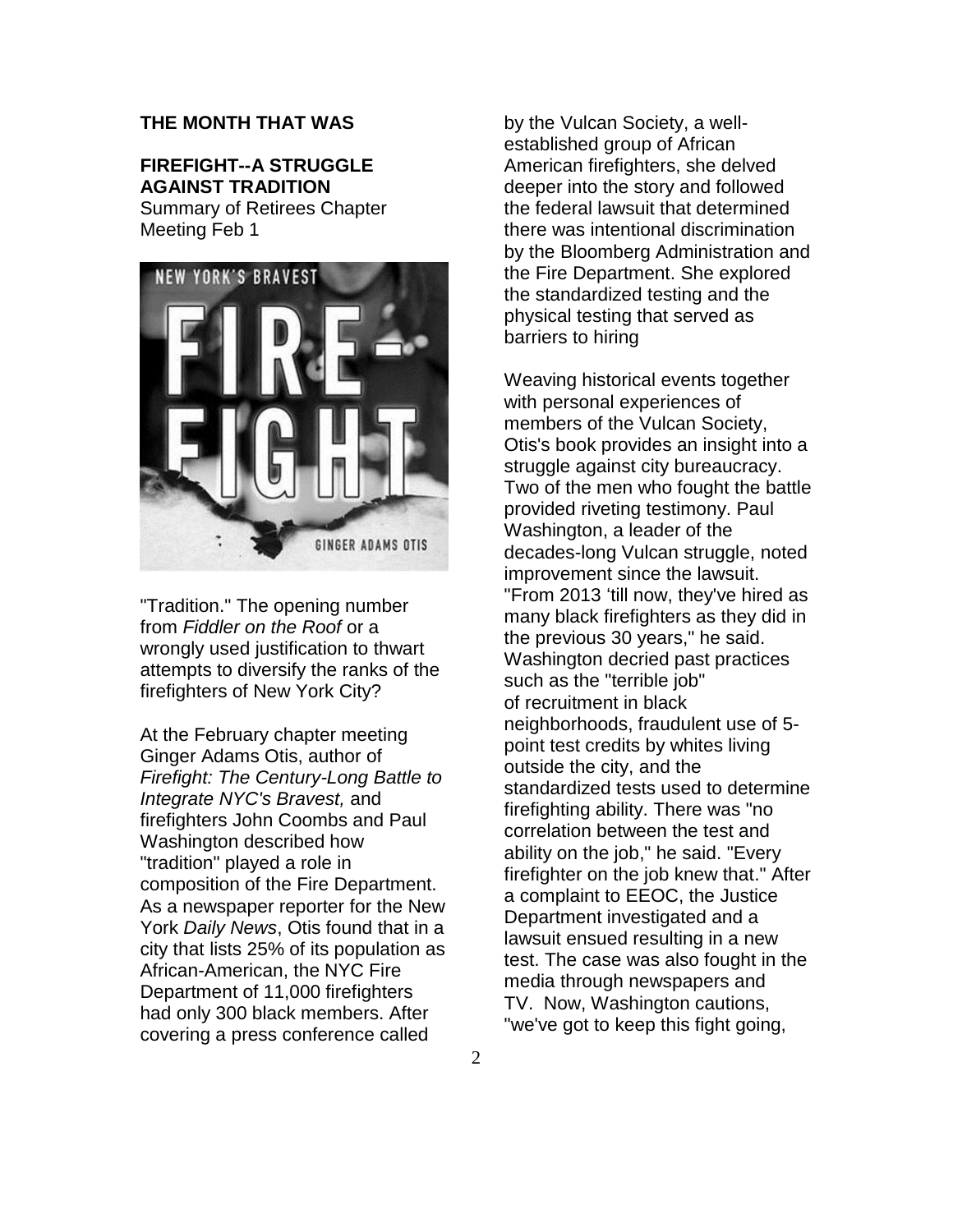because if we stop, it will go back to how it used to be."

Reflecting upon their success and the challenges ahead, John Coombs, a 17-year veteran of the FDNY,recalled that from his first days at the '41', he heard that "tradition" dictated the way things were done. "We have a history of— I'm always skeptical—because that tradition once had my ancestors in chains," he said. John said he heard the "call" and wanted change. Three commissioners resisted, costing the city both time and money. Coombs concluded by saying that all aspects of the job personnel, training, recruitment and diversity—must be examined. "We have to understand how these things should work, and attack people on their lack of accountability," he said.

-Joel Berger

## **FLORIDA RETIREES LUNCHEON.**

On Monday, February 8, approximately seventy Florida retirees (and a few snowbirds) gathered for the annual Florida Branch Benefits Seminar and Luncheon at the Lakeside Terrace in Boca Raton.

The event, marked by good food and lively conversation, provided important updates about benefits as well as reports on the state of the union and the university. Just as important, colleagues got to renew old acquaintances and make new connections.

Paul Levitz (Florida Branch Chair), Joan Fleishman (Branch Treasurer) and their Florida team organized the event with lots of logistical support from Jared Herst, PSC coordinator of pension & health benefits, and Donna Costa, associate director of the PSC/CUNY Welfare Fund.

Both Herst and Costa spoke to key benefit issues and recruited vendors (CVS Caremark, TIAA-CREF, Guardian Dental and others) to provide benefits materials and answer queries.



Two officers of the larger retirees chapter, Bill Friedheim (Chapter Chair) and John Hyland (Co-chair of the Safety Net Working Group), spoke about the importance in this election year of organizing political support for a university and union movement under siege. They also discussed the need for advocacy to safeguard and enhance the safety net vital to us as retirees—Social Security, Medicare and health benefits, pensions and the Welfare